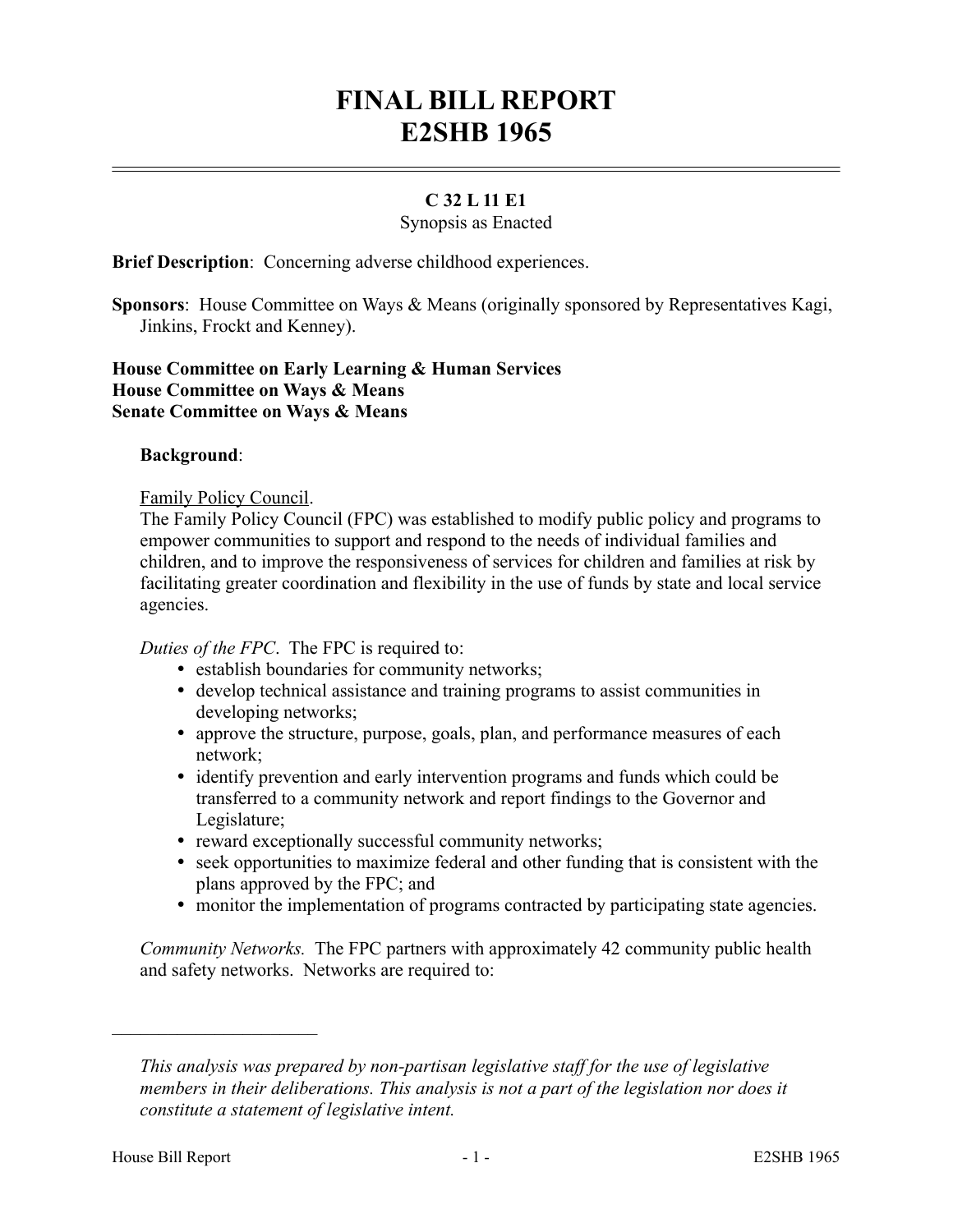- review state and local public health data related to risk factors, protective factors, and at-risk children and youth;
- prioritize risk factors and protective factors to reduce the likelihood of children and youth becoming at-risk;
- develop long-term comprehensive plans to reduce the rate of at-risk children and youth;
- comply with the Department of Health and local boards of health to provide data and determine outcomes; and
- coordinate their efforts with anti-drug use efforts and organizations.

## Council for Children and Families.

The Council for Children and Families (CCF) was established to increase educational programs and services to prevent child abuse and neglect in partnership between communities, citizens, and the state.

The CCF is authorized to contract with public or private nonprofit organizations, agencies, schools, or with qualified individuals for the establishment of a range of community-based programs and services designed to reduce child abuse and neglect. The CCF is also charged with:

- facilitating the exchange of information between groups concerned with families and children;
- consulting with the applicable agencies, commissions, and boards to help determine the probable effectiveness, fiscal soundness, and need for proposed educational and service programs for the prevention of child abuse and neglect;
- establishing fee schedules to provide for the recipients of services to reimburse the State General Fund for the cost of services received; and
- accepting and dispersing funds from the Children's Trust Fund.

## Adverse Childhood Experiences.

The Centers for Disease Control and Prevention (CDC) has conducted a long-term, largescale study to examine the relationship between adverse childhood experiences and critical outcomes later in life. The study findings have indicated that particular experiences early in life are major risk factors for the leading causes of illness, death, and poor quality of life.

The CDC defines an adverse childhood experience as any of the following conditions in a household of a child under age 18:

- recurrent physical abuse;
- recurrent emotional abuse;
- sexual abuse;
- an alcohol and/or drug abuser in the household;
- an incarcerated household member;
- someone who is chronically depressed, mentally ill, institutionalized, or suicidal;
- mother is treated violently;
- one or no parents; and
- emotional or physical neglect.

In 2010 the first Washington data regarding adverse childhood experiences became available through the Behavioral Risk Factor Surveillance System (BRFSS). According to the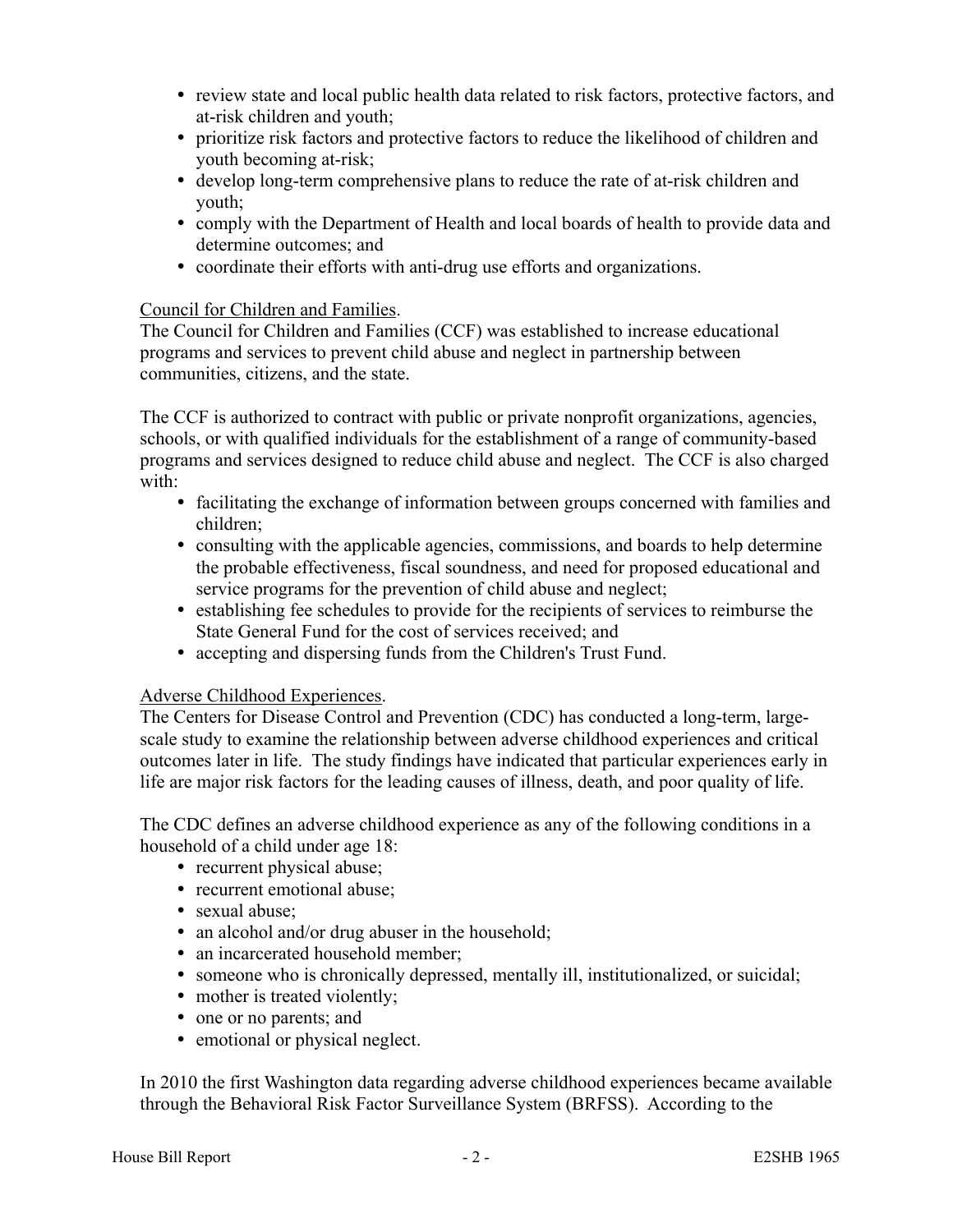Department of Health, the BRFSS is the largest, continuously conducted, telephone health survey in the world. It enables the CDC, state health departments, and other health agencies to monitor modifiable risk factors for chronic diseases and other leading causes of death.

According to the 2010 FPC report, *Adverse Childhood Experiences and Population Health in Washington: the Face of a Chronic Public Health Disaster,* adverse childhood experiences have been common in Washington. The data have indicated a need for "integrated approaches to prevent adverse childhood experiences, and intervene early on [in the lives of] children... better identification and treatment of the effects of adverse childhood experiences among persons and systems interacting with children…." The FPC concluded that "… development of more integrated approaches will likely contribute to improved treatment of affected persons, and better integration of research priorities, preventive social and educational services and legal venues."

#### Reinvesting in Youth Program.

In 2006 House Bill 1483 (HB 1483) was enacted, requiring the Juvenile Rehabilitation Administration (JRA) to establish a Reinvesting in Youth Program that awards grants to counties for implementing research-based early intervention services that target juvenile justice-involved youth and reduce crime. Under the bill, the Washington State Institute for Public Policy and the JRA were required to develop the guidelines for the implementation of the program. The JRA was also required to form a technical advisory group to assist in the implementation of the program.

### **Summary**:

Family Policy Council and Council for Children and Families. The FPC and the CCF are eliminated effective June 30, 2012. Community networks are preserved.

### Adverse Childhood Experiences.

A definition for "Adverse Childhood Experience" is provided in statute.

## Private-Public Initiative.

The Secretary of the Department of Social and Health Services (Secretary) and the Director of the Department of Early Learning (Director) must actively participate in the development of a nongovernmental private-public initiative (Initiative) which focuses on coordinating investments, positive development of children, and preventing and mitigating the effects of adverse childhood experiences. The Secretary and Director must convene and co-chair a planning group, with 12 to 15 members, to work with private partners to develop a strategy for reaching the goals of identifying, preventing, and mitigating the harm of adverse childhood experiences, and recommendations to advance the Initiative. The planning group must represent a diversity of interests, including early learning coalitions, community public health and safety networks, organizations that work to prevent and address child abuse and neglect, tribes, public agencies involved in intervention or prevention of adverse childhood experiences, philanthropic organizations, and organizations focused on community mobilization.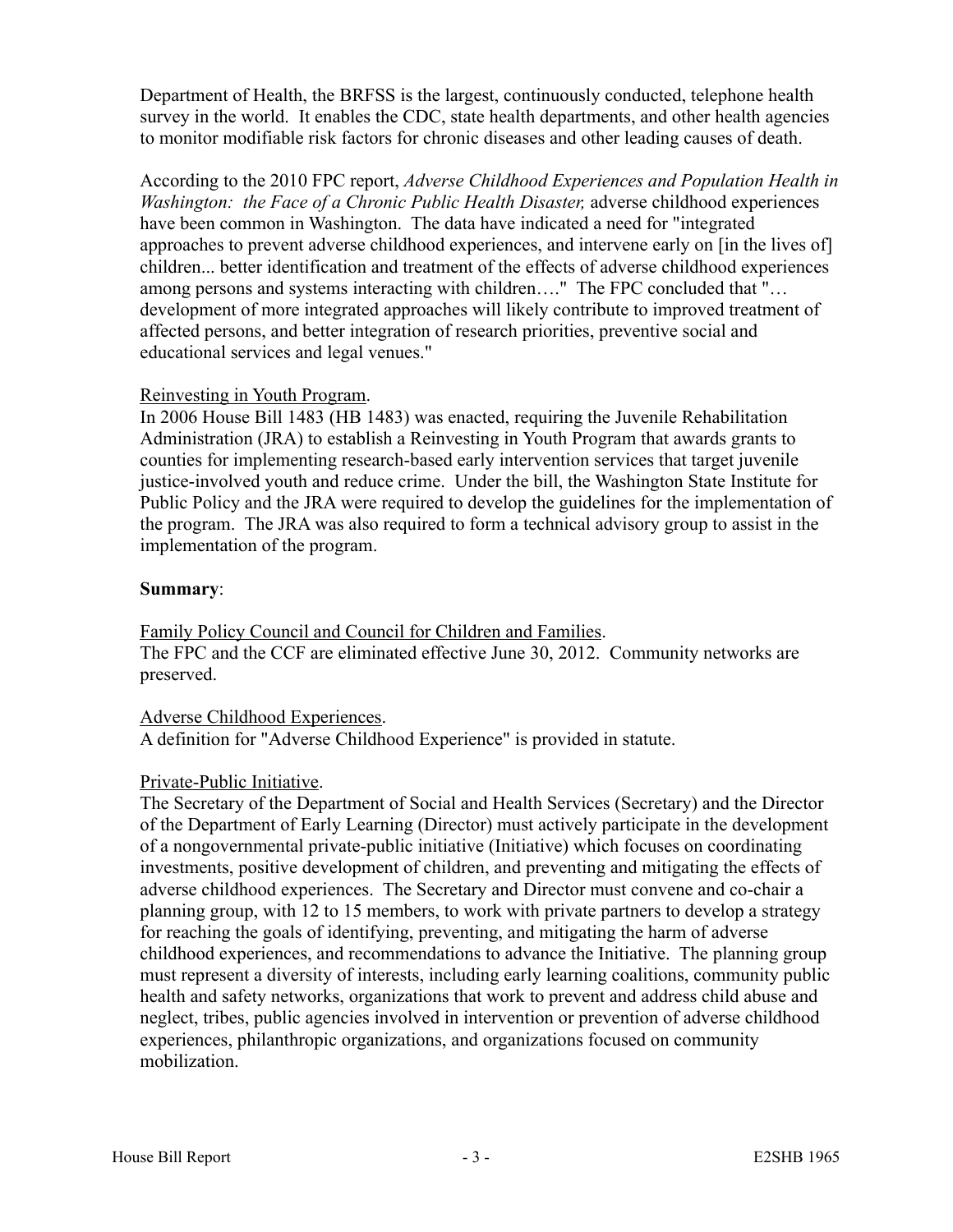The planning group must submit a report on its progress and recommendations to the appropriate legislative committees no later than December 15, 2011.

The Initiative must advise the Secretary regarding the approval of blended funding projects recommended by the community networks.

Authority of the Department of Social and Health Services.

The Secretary is authorized to enter into contracts on behalf of the Department of Social and Health Services (DSHS), provide funding to the Initiative, and accept gifts, grants, or other funds to prevent or reduce adverse childhood experiences.

Duties Transferred to the Department of Early Learning.

Beginning July 1, 2011, the CCF and the Department of Early Learning (DEL) must develop a plan for transitioning to the DEL the work of the CCF, including public awareness campaigns. The CCF and the DEL must participate in the development of the Initiative to streamline efforts around the prevention of child abuse and neglect and avoid duplication of efforts.

The Executive Director of the CCF and the Director of the DEL must consult with the planning group convened under this act to develop strategies to maximize Washington's leverage and match of federal child abuse and neglect prevention moneys. No later than January 1, 2012, the CCF and the DEL must report to the Legislature regarding its transition plan.

The duty to fund evidence-based and research-based home visitation programs is transferred from the CCF to the DEL. General funds intended to support home visiting funding must be appropriated to the Home Visiting Services Account with the purpose of maximizing opportunities to obtain matching funds from private entities. The DEL must work with the DSHS, the Department of Health, the Thrive by Five Washington (a private-public partnership created in statute in 2006), and key partners and stakeholders to develop a plan to coordinate or consolidate home visitation services to the extent practicable.

Beginning July 1, 2012, the DEL is authorized to disburse funds from the Children's Trust Fund.

Readiness to Learn.

The Superintendent of Public Instruction must award grants to community-based consortiums that submit comprehensive plans that include strategies to improve readiness to learn.

#### Technical Advisory Committee.

The JRA is no longer required to convene a technical advisory committee.

#### **Votes on Final Passage:**

House 63 33

First Special Session House 57 38